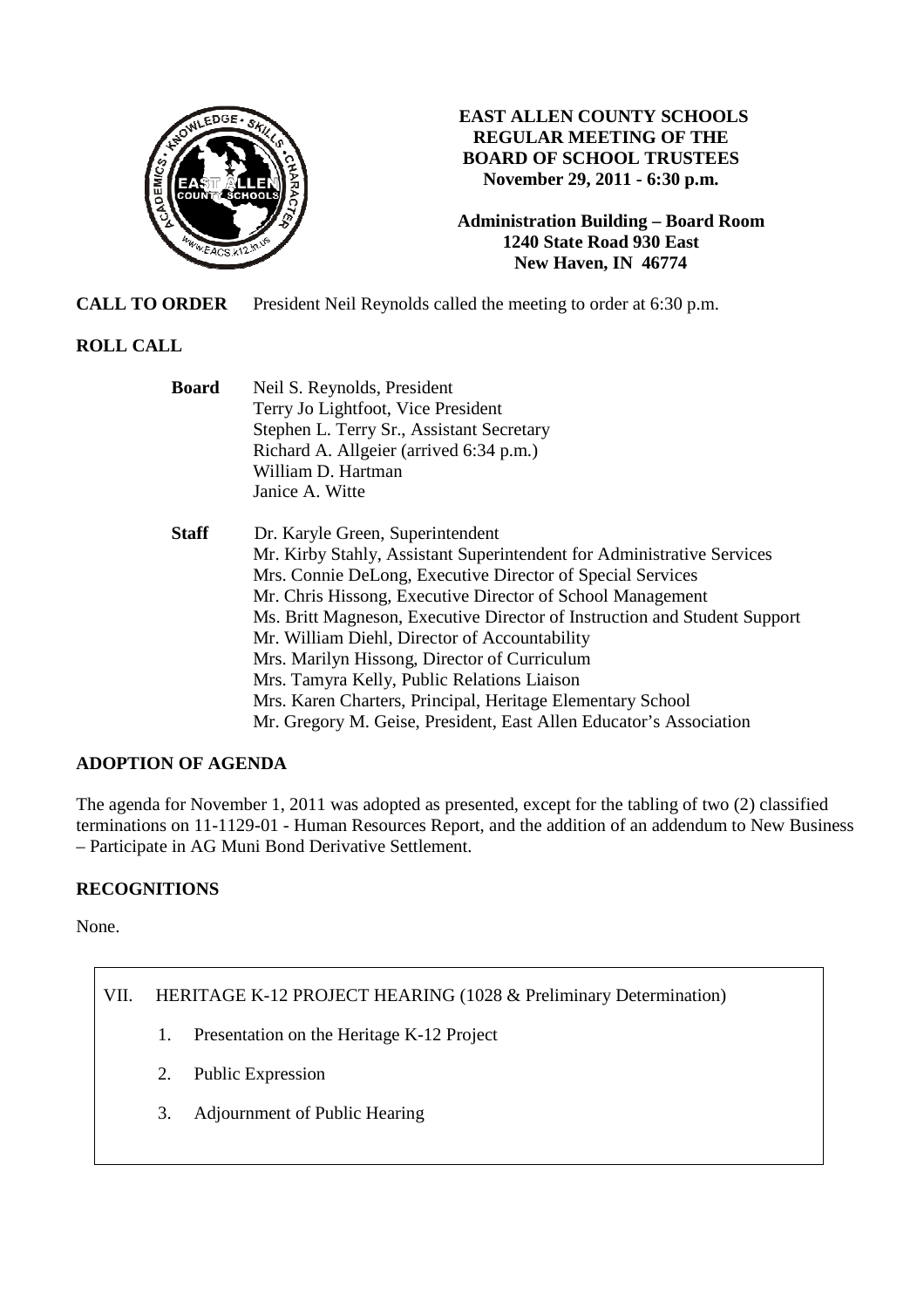## **HEARING OF VISITORS**

NHHS parent Mike Clendenen praised the Project Lead the Way course at New Haven and Leo High Schools; NHHS patron Chris Baker inquired regarding the status of certain principal's salaries and the absenteeism at Board meetings of the New Haven area's Board member.

**APPROVAL OF MINUTES:** November 1, 2011 Executive Session November 1, 2011 Regular Meeting

#### **INFORMATION ITEMS**

- 1. Review of Report for Summer Camp Invention
- 2. Wellness Advisory Council Members

#### **SUPERINTENDENT COMMUNICATIONS**

None.

#### **ACTION AGENDA**

### **CONSENT MOTION:**

| 11-1129-01 | <b>Approval of Human Resources Report</b>                                                                                                                                                                                                                                                     |  |  |
|------------|-----------------------------------------------------------------------------------------------------------------------------------------------------------------------------------------------------------------------------------------------------------------------------------------------|--|--|
| 11-1129-02 | <b>Approval of Financial Reports</b>                                                                                                                                                                                                                                                          |  |  |
| 11-1129-03 | Approval of Meetings and Conferences                                                                                                                                                                                                                                                          |  |  |
| 11-1129-04 | Approval of Resolution Concerning Balancing Accounts for the 2011 General<br>Fund and Transportation Fund                                                                                                                                                                                     |  |  |
| 11-1129-05 | Approval of Resolution to Transfer Budget Within CPF Fund                                                                                                                                                                                                                                     |  |  |
| 11-1129-06 | Approval of EACS Group Health Insurance Premium Rates for 2012                                                                                                                                                                                                                                |  |  |
| 11-1129-07 | Approval of Meet and Confer Recommendations                                                                                                                                                                                                                                                   |  |  |
| 11-1129-08 | Approval of SES Provider Contracts for:<br>A. Abacus In Home Tutoring<br><b>B.</b> Achieve Highpoints<br>C. Ascend Tutoring<br>D. Brain Hurricane<br>E. Club Z Tutoring<br><b>Educate Online Learning</b><br>F.<br>Eduwizards<br>G.<br>H. Grade Cracker<br>I.<br>Indianapolis Algebra Project |  |  |

J. 1 to 1 Tutoring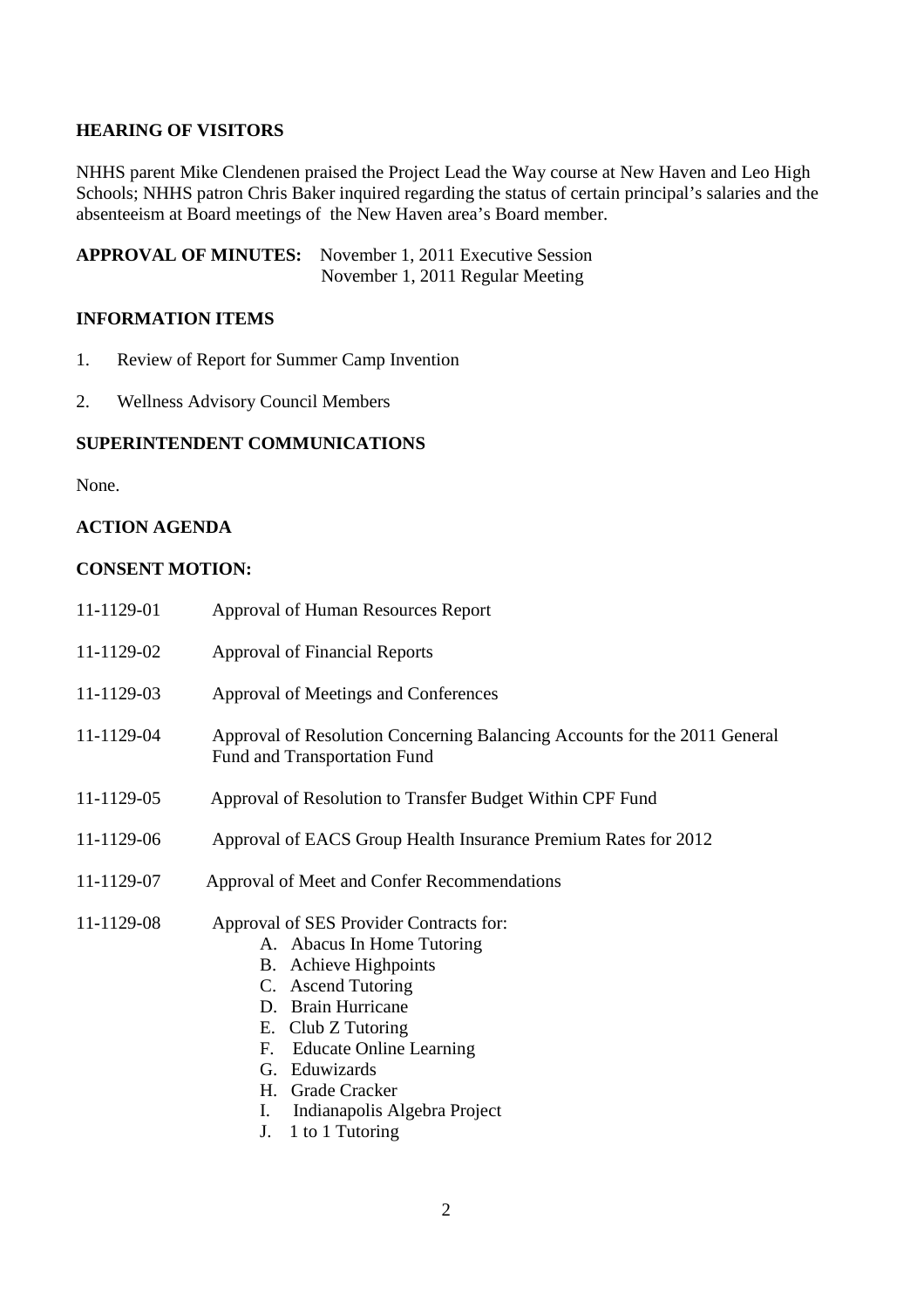| 11-1129-09 | Authorization Given to Direct Superintendent to Notify Certain Administrators of<br>the Possible Cancellation of Their Administrative Contract<br>Motion: That the Board of School Trustees Approval of items one through nine<br>as presented. |               |                                                                                |  |  |
|------------|-------------------------------------------------------------------------------------------------------------------------------------------------------------------------------------------------------------------------------------------------|---------------|--------------------------------------------------------------------------------|--|--|
|            |                                                                                                                                                                                                                                                 |               |                                                                                |  |  |
|            | Motion: Lightfoot                                                                                                                                                                                                                               | Second: Witte | Vote: $Aye: 6-0$                                                               |  |  |
| 11-1129-10 | Approval of Heritage K-12 Project Resolution                                                                                                                                                                                                    |               |                                                                                |  |  |
| 11-1129-11 | Approval of Preliminary Determination Resolution for Heritage K-12 Project                                                                                                                                                                      |               |                                                                                |  |  |
| 11-1129-12 | Approval of Resolution for Declaration of Official Intent to Reimburse Expenditures<br>for the Heritage K-12 Project                                                                                                                            |               |                                                                                |  |  |
|            |                                                                                                                                                                                                                                                 |               | Motion: That the Board of School Trustees Approval of items ten through twelve |  |  |

Motion: Witte Second: Hartman Vote: Aye: 6-0

## **NEW BUSINESS**

- 1. Staffing Contract for Afternoons R.O.C.K.  $-2^{nd}$  Section
- 2. Staffing Contract for Afternoons R.O.C.K.  $-3^{rd}$  Section
- 3. MOA with Vincennes University
- 4. Contract with NCS Pearson, Inc.

**as presented.** 

- 5. Contract with Weise Training and Development, Inc.
- 6. Resolution to Transfer Cell Phone Tower Rental Monies
- 7. Resolution for Payment of Claims When Only One Board Meeting in a Month
- 8. Approve Carrier for Property/Casualty/Liability/Workers Comp Insurances

### **ITEMS FROM CLOSED SESSION**

None.

### **BOARD DISCUSSION**

Speaker<br>
Neil Reynolds, Stephen Terry<br>
Disposal of Disposal of HAEL and MOEL School Properties Stephen Terry Restorative Practices Rick Allgeier Recent Weekly Reader Article

## **ADJOURNMENT**

There being no further business, the meeting was adjourned at 7:19 p.m.

**MINUTES** These minutes were taken by Mrs. Julie Labie.